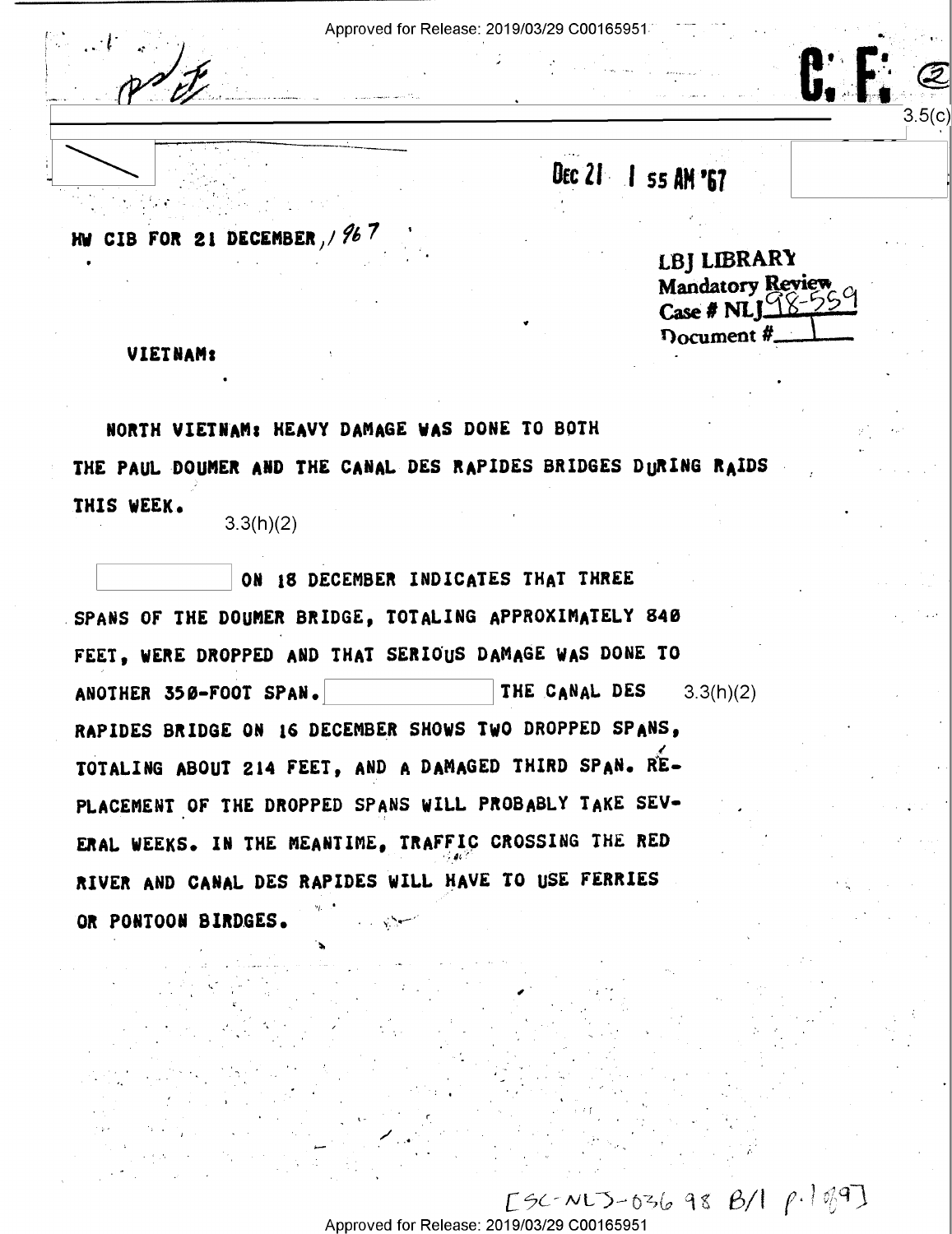THE CHINES MAY HAVE BEEN MOVING EQUIPMENT TO BOTH CHINESE AND NORTH VIETNAMESE UNITS. A CHINESE ANTIAIRCRAFT DIVISION IS BELIEVED LOCATED NEAR THAI NGUYEN. INDICATE

 $3.3(h)(2)$ 

 $3.3(h)(2)$ 

 $3.3(h)(2)$ 

THAT CHINESE LOGISTIC, CONSTRUCTION, AND ANTIAIRCRAFT UNITS ARE I N NORTH VIETNAM.  $5$  DO NOT SHG-GEST THAT ANY ORGANIZED CHINESE GROUND COMBAT FORCES ARE THERE.

LAOS: TRUCK TRACFIC IN THE LAOS PANHANDLE DIRING THE PST SIX WEEKS IS ABOUT THE SAME AS IN TEH CORRESPOND-ING PERIOD LAST YEAR, BUT OTHER INDICATINS POINT TO A POS-SIBLE OVER-ALL INCREASE DURING THE WINTER.

TRUCKS MOVING SOUTH NEAR THE MU GIA PASS AND ALONG ROUTES 23 AND 911 AVERAGED 13, 11, AND SIX A DAY, RESPECTIVELY, BETWEEN I NOVEMBER AND 14 DECEM-BER. ROUTE 914 IN THE SOUTHERN PANHANDLE-HAD A DAILY AVERAGE OF FOUR, BUT LITTLE OR NO SOUTHWARD-BOUND TRAF-FIC WAS REPORTED ON OTHER ROUTES IN THIS AREA.

 $3.3(h)(2)$ 

[SCNL3-036/98 BA p.289] Approved for Release: 2019/03.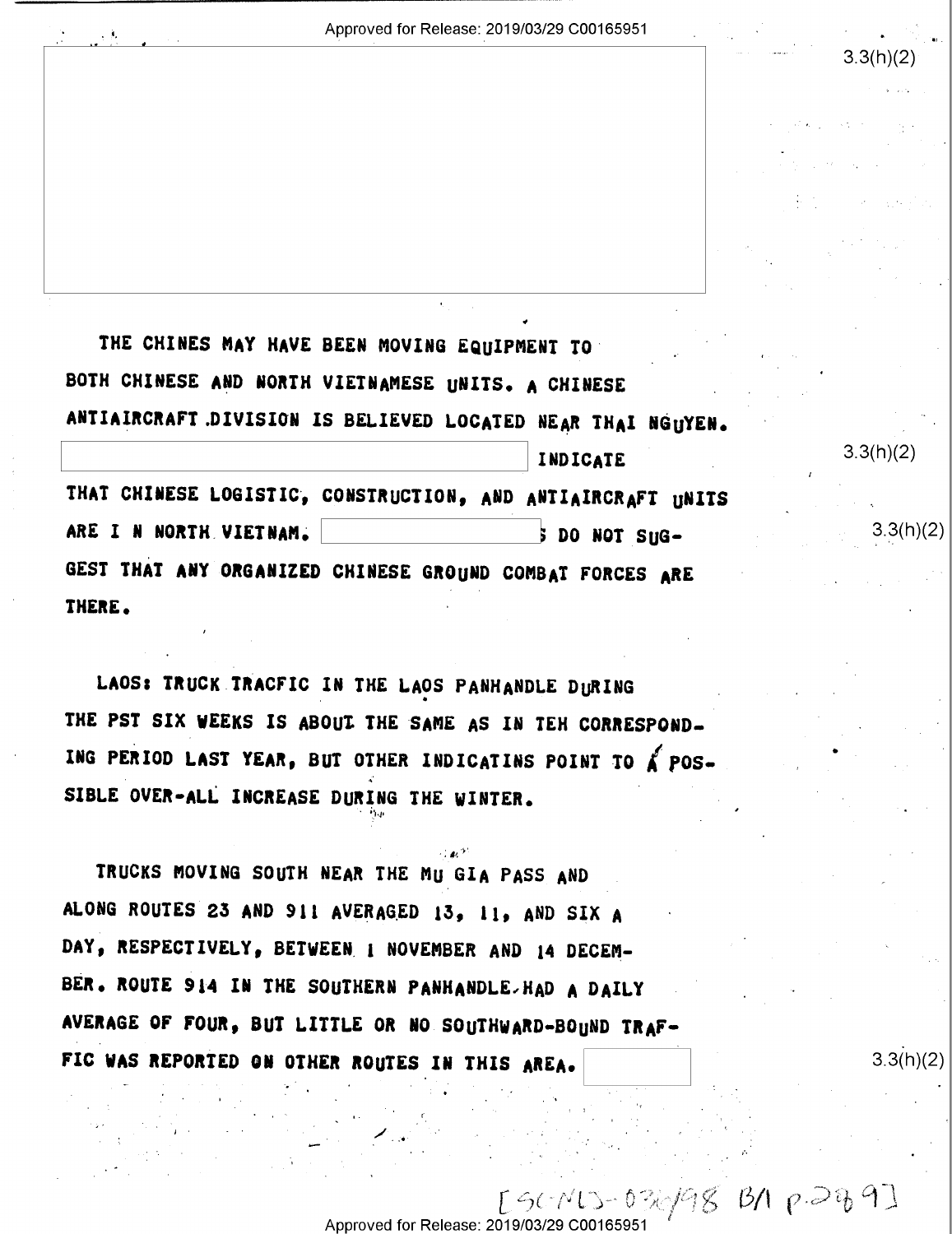$3.3(h)(2)$ 

 $3.5(c)$ 

THE SOUTHERN PANHANDLE, HOWEVER, SHOWS THAT THE COMMUNISTS ARE PRESSING AHEAD WITH ROAD REPAIRS AND OTHER IMPROVEMENTS, SUGGESTING THAT THEY EXPECT TO MOVE MORE SUPPLIES THROUGH THE AREA DURING THIS DRY SEASON THAN THEY DID DURING THE LAST ONE.

DAHOMEY: THE FLEDGLING REGIME FACES A STRIKE BY LEFTIST LABOR ELEMENTS THAT COULD LEAD TO FURTHER DIS-RUPTIONS.

A NDEWLY CREATED "INTERSYNDICAL COMMITTEE," EVI-DENTLY DOMINATED BY LEFTIST UNION LEADERS, HAS CIRCLATED STRIDENT TREACTS CALLING ON THE REGIME TO RESCIND ALL AU-STERITY MEASURES AFFECTING WORKERS OR FACE A NEW STRIKE TODAY. THE TRACTS ALSO CALL FOR AN END OTO FOREIGN "EX-PLOITATION" AND FOR A LESSENING OF FRENCH AND US INFLU-ENCE. THE LABOR ELEMENTS RESPONSIBLE, ENCOURAGED BY THE EFFECTIVENESS OF LAST WEEK'S GENERAL STRIKE, EVIDENTLY HOPE TO TAKE ADVANTAGE OF CURRENT UNREST AND DISCORD WITHIN THE MILITARY.

IF THERE IS A NEW STRIKE, THE INEXPERIENCED YOUNG OFFICERS WHO DOMINATE THE REGIME MAY ATTEMPT TO SUP-PRESS IT WITH FORCE. THIS COULD LEAD TO BLOODSHED AND PERHAPS GENERAL CHAOS. ON THE OTHER HAND, IF THEY GIVE IN TO

> $[5c$ -NLJ-036/98 B1 page 3B9] Approved for Release: 2019/03/29 C00165951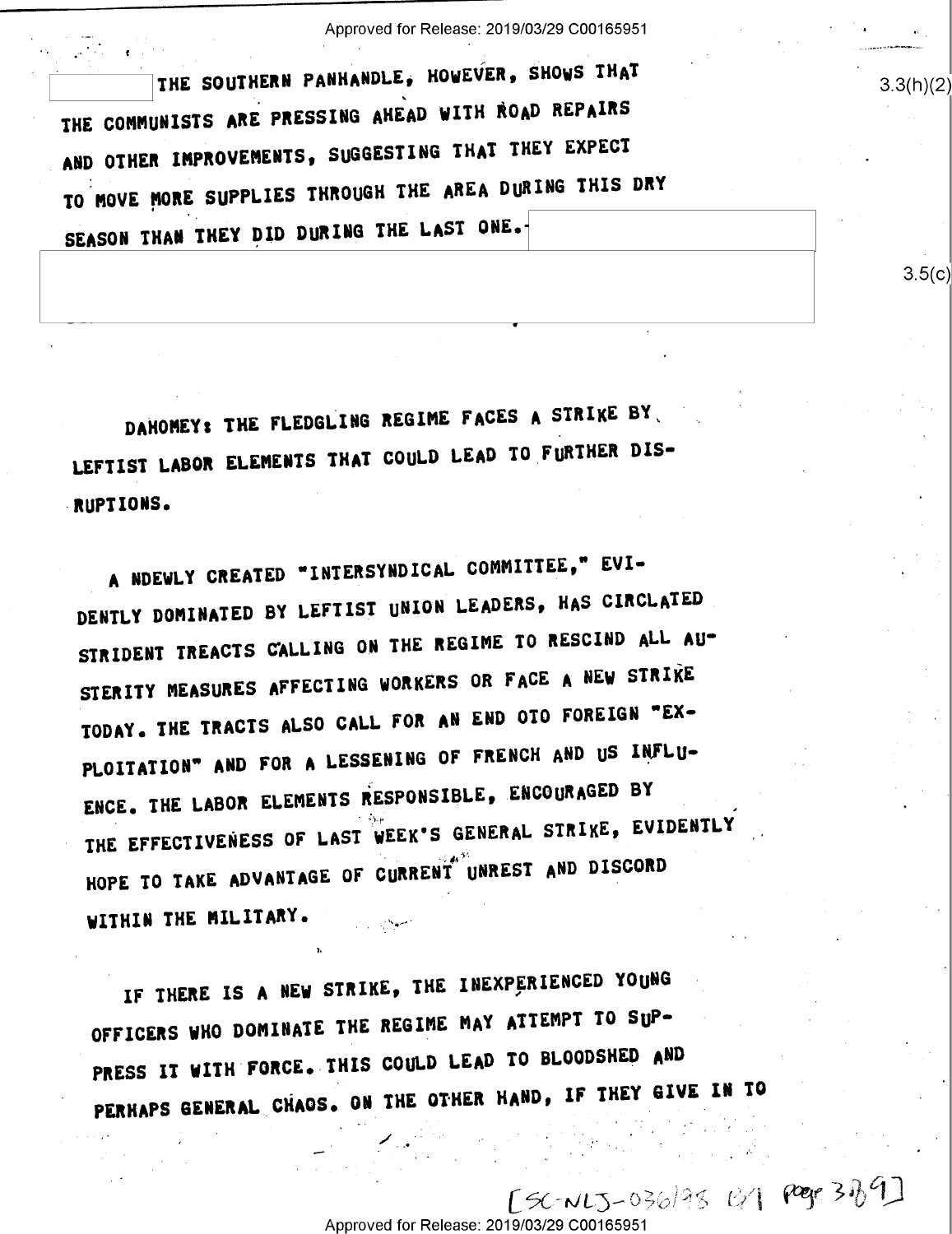$-3.3(h)(2)$ 

LABOR'S DAMANDS, THE COUNTRY'S ALREADY BLEAK FINANCIAL STATUS WOULD WORSEN. THE FRENCH HAVE NOT YET ADVANCED THE FUNDS PROMISED TO SOGLO LAST MONTH. PARIS MAY NOW BE WILLING, HOWEVER, TO DEAL WITH THE KOUANDETE REGIME NOW THAT SOGLO HAS ESCAPED TO THE FRENCH EMBASSY IN COTONOU.

NIGERIA: FEDERAL FORCES HAVE KEPT THE UPPER HAND. BUT AN END TO THECIVIL WAR IS NOT IN SIGHT.

FEDERAL TROOPS AT ENUGU AND BONNY HAVE BEATEN OFF A SERIES OF REBEL ATTACKS, BOTH SIDES SUSTAINING AIRLY HEAVY LOSSES. GENERAL GOWON, DISTURRBED AT THE LACK OF PROGRESS OVER THE PAST FEW WEEKS, HAS ORDERED RELUCTANT FIELD COMMANDERS TO STEP UP ACTIVITY. TROOPS IN ENUGU AND ASABA MAY NOW RENEW OFFENSIVE OPERATIONS, ESPECILLY IF FEDERAL REPORTS OF THECAPTURE OF EMENE AND NKALAGU ARE CORRECT. THE FEDERAL AIR FORCE MAY

Approved for Release: 2019/03/29 C00165951

 $[96.725 - 636]$ 98 B1  $[6.469]$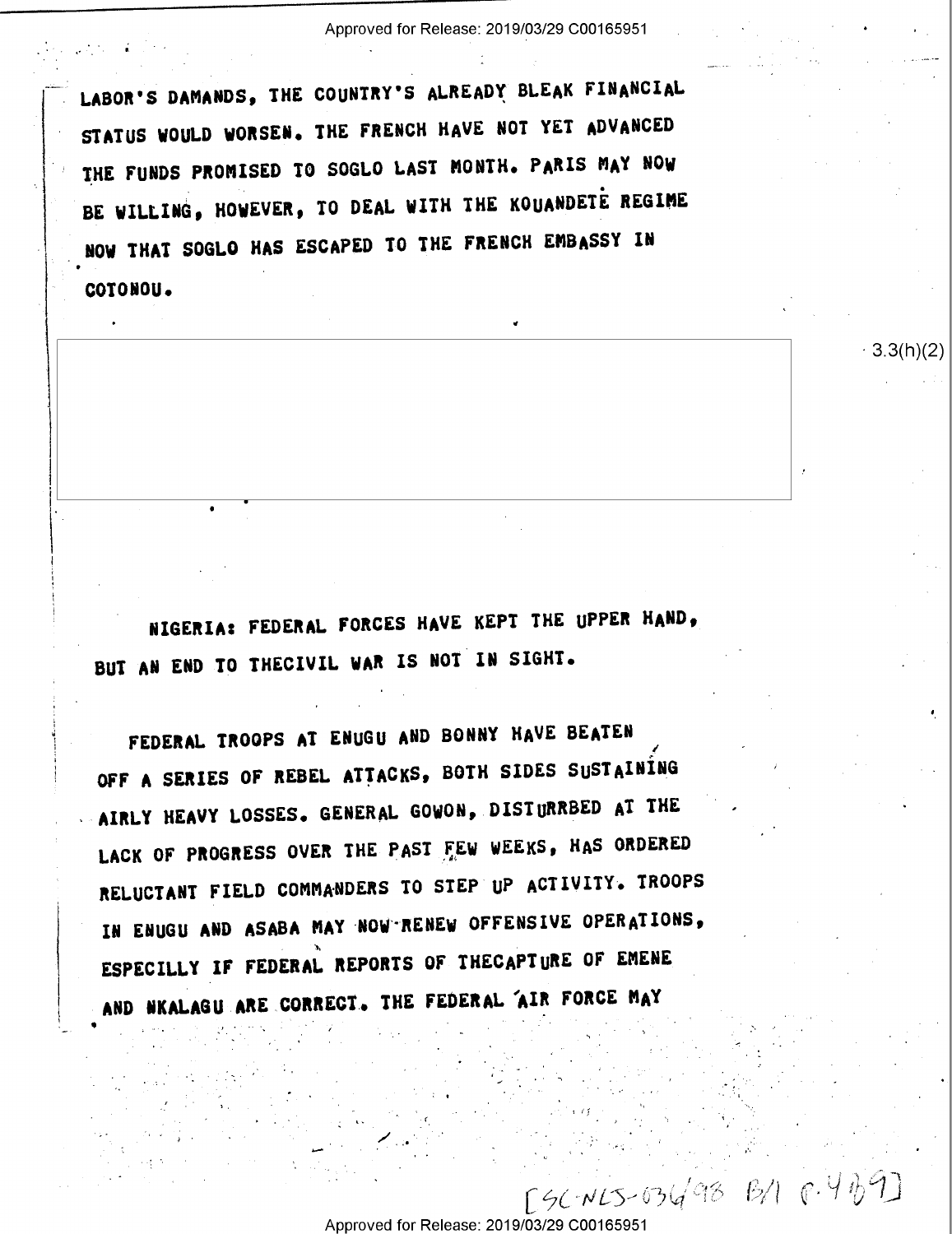NOW BE ABLE TO USE ENUGHU AIRFIELD, BUT A FEDERAL ADVANCE SOUTH OF THE FORMER BIAFRAN CAPITAL IS STILL LIKELY TO BE SLOW AND COSTLY.

FEDERAL MIGS AND L-29S, OPERATING MAINLY FROM CALABAR, ARE BEING USED IN A TACTICAL SUPPORT ROLE. LAGOS CLAIMS THAT THEY HAVE OPERATED EFFECTIVELY AGANST BIAFRAN REINFORCEMENTS AND RETREATING TROOPS IN THE BONNY AREA. BIAFRA'S FEW VINTAGE BOMBERS HAVE BEEN OUT OF ACTION FOR SOME TIME BECAUSE OF RAIDS ON PORT HARCOURT AIRFIELD, WHERE THE MIGS RECENTLY HIT A TRANSPORT PLANE THAT HAD JUST LANDED.

LAGOS IS ACQUIRING SUBSTANTIAL QUANTITIES OF MILITARY EQUIPMENT. THE UK'S RECENT DECISION TO SUPPLY MOST OF ITS NEEDS HAS RESULTED IN ORDERS FORPLANES, ARMORED CARS, AND ARTILLERY. GOWON REPORTEDLY HAS APPROVED THE EXPNDITURE OF OVER \$26 MILLION TO MEET THESE AND OTHER REQUIREMENTS. BIAFRA, ON TH E KTIOTHER HAND, IS GETTING ONLY A TRICKLE, MOSTLY SMALL ARMS AND AMMUNITION.

BIAFRA IS LOOKING FOR MERCENARY SUPPORT. SOME FRENCH MRCENARIES, WHO ARE BELIEVED TO HAVE SERVED IN THE CONGO OR YEMEN, HAVE ARRIVED IN BIAFRA, AND MORE MAY BE ON THE WAY.

Approved for Release: 2019/03/29 C00165951

 $ESC- NLS-036/98$   $B/1.129854$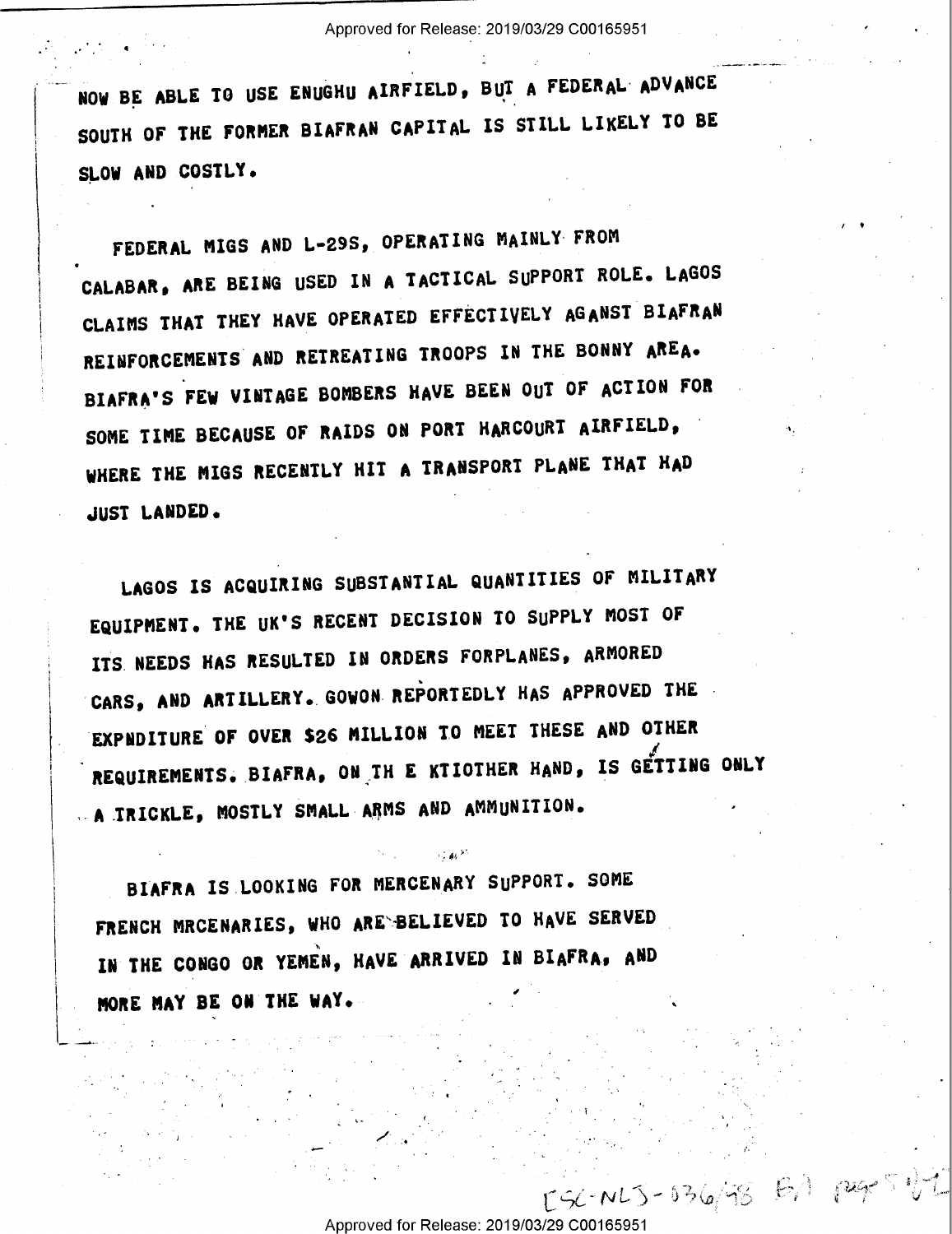|      | TALKS HAVE FAILED, AND FUTURE PROSPECTS FOR TALKS ARE |  |  |  | ALL EFFORTS TO GET THE TWO SIDES TOGETHER FOR PEACE |  |        |
|------|-------------------------------------------------------|--|--|--|-----------------------------------------------------|--|--------|
| DIM. |                                                       |  |  |  |                                                     |  |        |
|      |                                                       |  |  |  |                                                     |  | 3.5(c) |
|      |                                                       |  |  |  |                                                     |  |        |
|      |                                                       |  |  |  |                                                     |  |        |
|      |                                                       |  |  |  |                                                     |  |        |
|      |                                                       |  |  |  |                                                     |  |        |
|      |                                                       |  |  |  |                                                     |  |        |
|      |                                                       |  |  |  |                                                     |  |        |
|      |                                                       |  |  |  |                                                     |  |        |
|      |                                                       |  |  |  |                                                     |  |        |
|      |                                                       |  |  |  |                                                     |  |        |
|      |                                                       |  |  |  |                                                     |  |        |
|      |                                                       |  |  |  |                                                     |  |        |
|      |                                                       |  |  |  |                                                     |  |        |
|      |                                                       |  |  |  |                                                     |  |        |
|      |                                                       |  |  |  |                                                     |  |        |
|      |                                                       |  |  |  |                                                     |  |        |
|      |                                                       |  |  |  |                                                     |  |        |
|      |                                                       |  |  |  |                                                     |  |        |
|      |                                                       |  |  |  |                                                     |  |        |
|      |                                                       |  |  |  |                                                     |  |        |
|      |                                                       |  |  |  |                                                     |  |        |
|      |                                                       |  |  |  |                                                     |  |        |
|      |                                                       |  |  |  |                                                     |  |        |
|      |                                                       |  |  |  |                                                     |  |        |
|      |                                                       |  |  |  |                                                     |  |        |
|      |                                                       |  |  |  |                                                     |  |        |

 $\mathcal{L}^{\mathcal{L}}$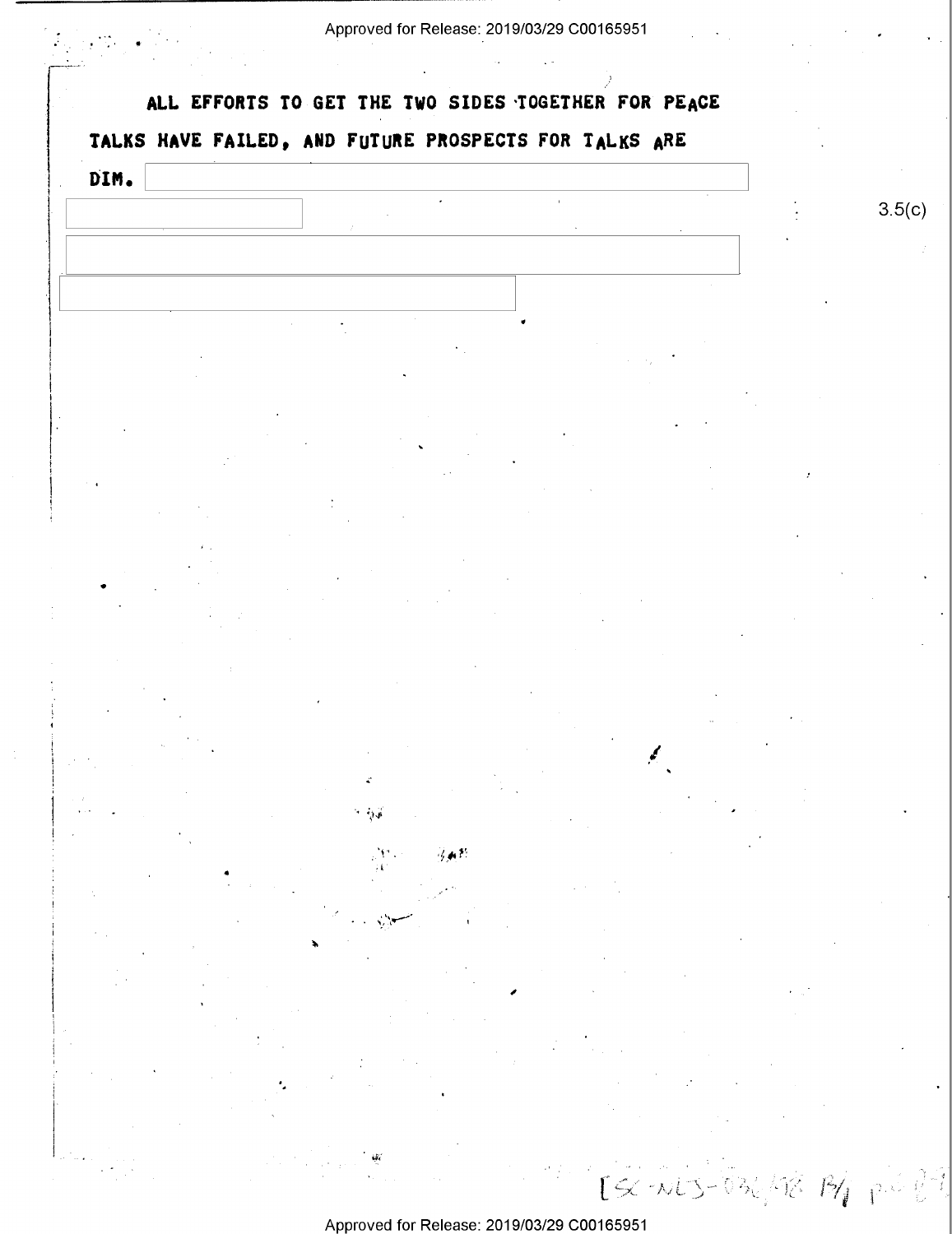$\bar{z}$ 

 $\bar{z}$ 

医生物 计类型

 $\begin{array}{c} 1 \\ 1 \\ 2 \\ 3 \\ 4 \end{array}$ 

 $\frac{1}{2}$ 

 $\ddot{\phantom{1}}$ 

 $\ddot{\phantom{a}}$  .

 $\overline{a}$ 

 $\sim$  $\mathcal{L}_{\mathcal{A}}$ 

| Approved for Release: 2019/03/29 C00165951 |           |
|--------------------------------------------|-----------|
|                                            | 3.3(h)(2) |
|                                            |           |
|                                            |           |
|                                            |           |
|                                            | 3.3(h)(2) |
|                                            |           |
|                                            |           |
|                                            |           |
|                                            |           |
|                                            |           |
|                                            |           |
|                                            |           |
|                                            | 3.3(h)(2) |
|                                            |           |
|                                            |           |
|                                            |           |
|                                            |           |
|                                            |           |
|                                            |           |
|                                            |           |
|                                            |           |
|                                            |           |
|                                            |           |
|                                            |           |
|                                            |           |
|                                            | نڈر آ     |
|                                            | TSCNIS    |

Approved for Release: 2019/03/29 C00165951

1.' <sup>w</sup>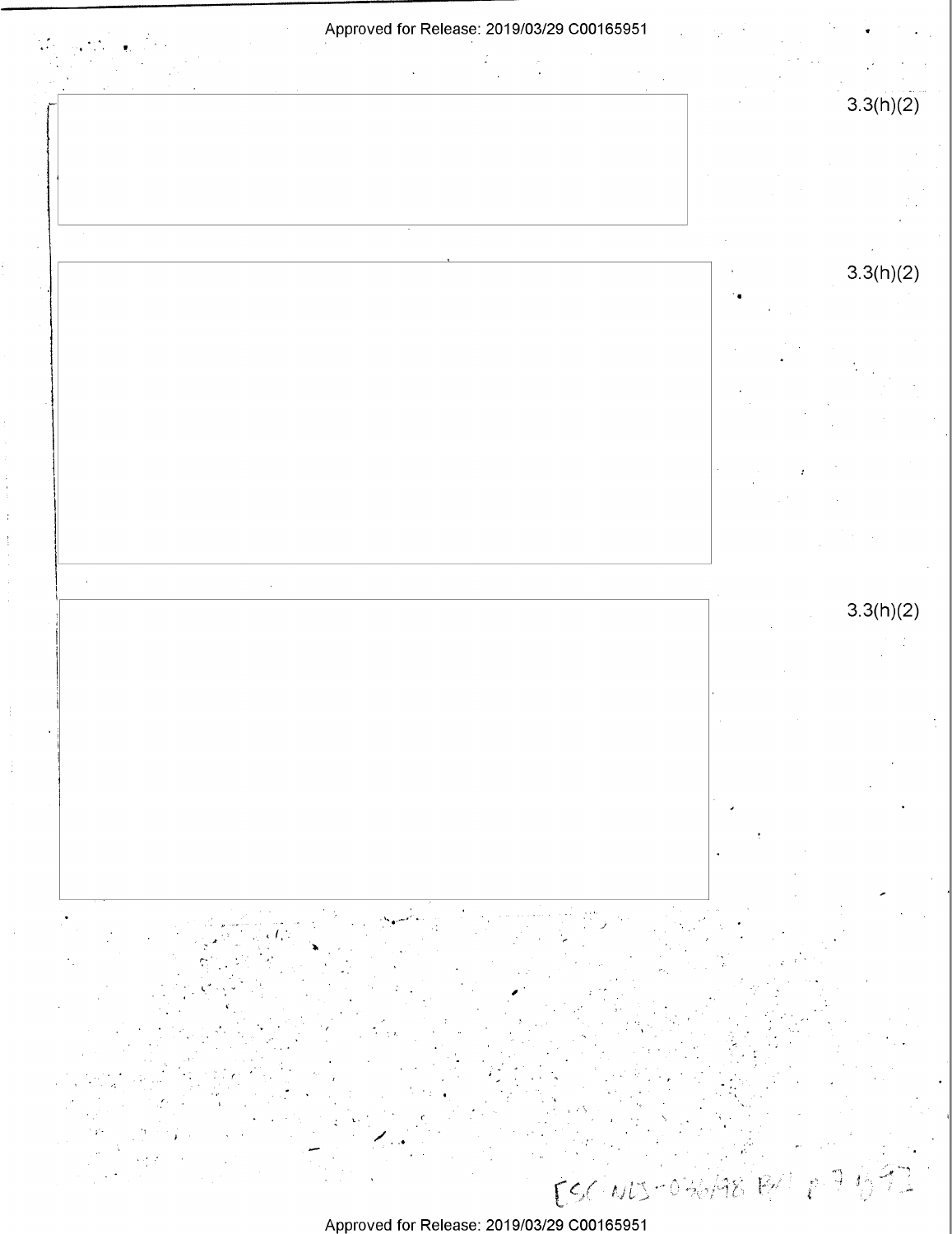|  | Approved for Release: 2019/03/29 C00165951 |                                                |          |                     |           |
|--|--------------------------------------------|------------------------------------------------|----------|---------------------|-----------|
|  |                                            |                                                |          |                     |           |
|  |                                            | $\hat{\phantom{a}}$                            |          |                     | 3.3(h)(2) |
|  |                                            |                                                | $\alpha$ |                     |           |
|  |                                            |                                                |          |                     |           |
|  |                                            |                                                |          |                     | 3.3(h)(2) |
|  |                                            |                                                |          |                     |           |
|  |                                            | $\bullet$                                      |          | $\mathcal{F}^{(1)}$ | 3.3(h)(2) |
|  |                                            |                                                |          |                     |           |
|  |                                            |                                                |          |                     |           |
|  |                                            |                                                |          |                     |           |
|  |                                            |                                                |          |                     |           |
|  |                                            |                                                |          |                     |           |
|  |                                            |                                                |          |                     |           |
|  |                                            |                                                |          |                     |           |
|  |                                            |                                                |          |                     |           |
|  |                                            |                                                |          |                     |           |
|  |                                            |                                                |          |                     |           |
|  |                                            | $\mathbb{Z}[\mathbb{A}]$<br>$\int \mathcal{L}$ |          |                     |           |